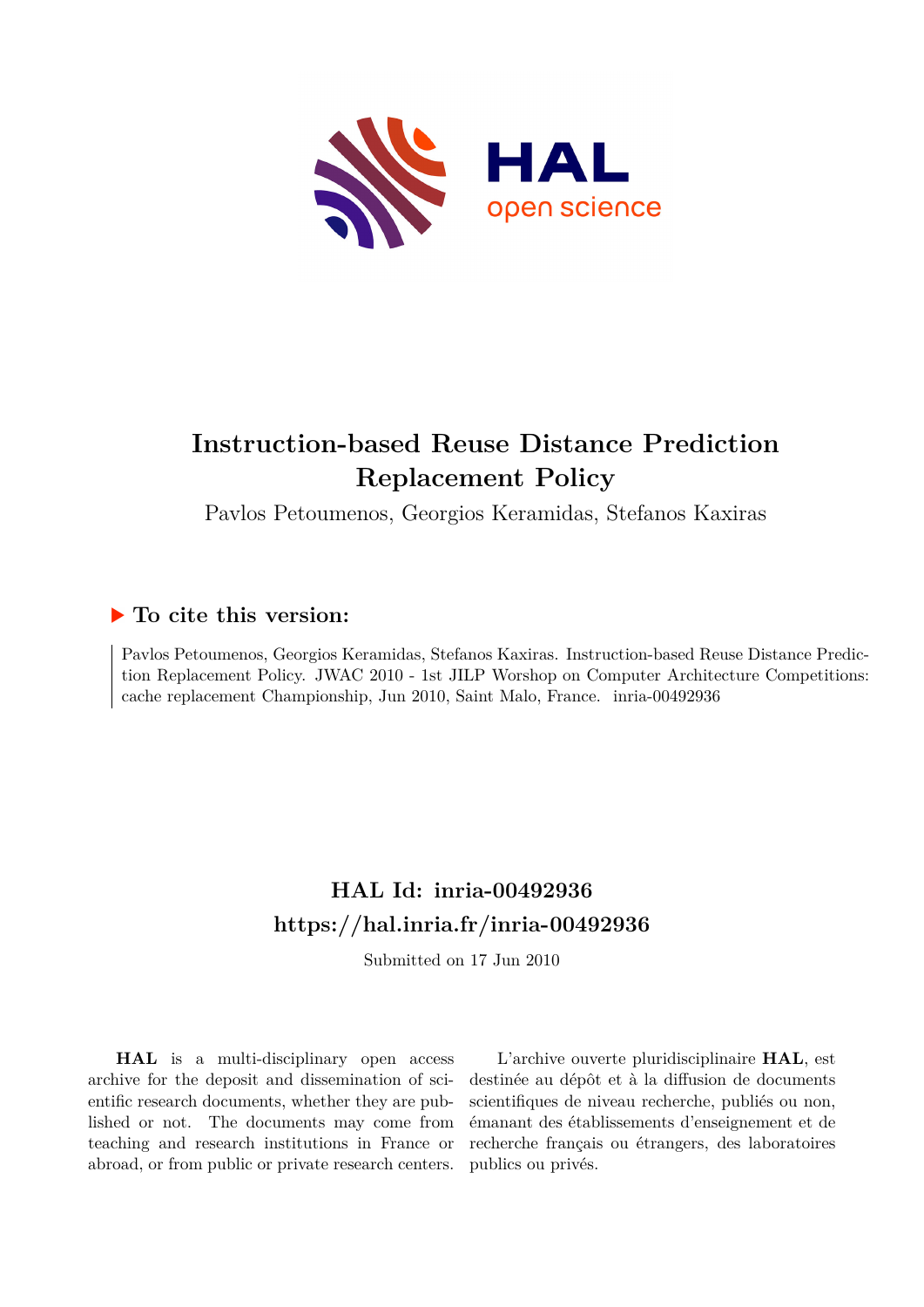## **Instruction-based Reuse Distance Prediction Replacement Policy**

Pavlos Petoumenos ECE, University of Patras, Greece

Georgios Keramidas Industrial Systems Institute, Patras, Greece

Stefanos Kaxiras ECE, University of Patras, Greece

ppetoumenos@ece.upatras.gr

keramidas@ece.upatras.gr

kaxiras@ece.upatras.gr

**Abstract—** This paper presents a new cache replacement policy based on Instruction-based Reuse Distance Prediction (IbRDP) Replacement Policy originally proposed by Keramidas, Petoumenos, and Kaxiras [5] and further optimized by Petoumenos et al. [6]. In these works [5,6] we have proven that there is a strong correlation between the temporal characteristics of the cache blocks and the access patterns of instructions (PCs) that touch these cache blocks. Based on this observation we introduced a new class of instruction-based predictors which are able to directly predict with high accuracy at run-time when a cache block is going to be accessed in the future, a.k.a. the reuse distance of a cache block. Being able to predict the reuse distances of the cache blocks permits us to make near-optimal replacement decisions by "looking into the future."

In this work, we employ an extension of the IbRDP Replacement policy [6]. We carefully re-design the organization as well as the functionality of the predictor and the corresponding replacement algorithm in order to fit into the tight area budget provided by the CRC committee [3]. Since our proposal naturally supports the ability to victimize the currently fetched blocks by not caching them at all in the cache (Selective Caching), we submit for evaluation two versions: the base-IbRDP and the IbRDP enhanced with Selective Caching (IbRDP+SC).

Our performance evaluations based on a subset of SPEC2006 applications show that IbRDP achieves an IPC improvement of 4.66% (arithmetic average) over traditional LRU, while IbRDP+SC is able to further increase its distance compared to the baseline LRU to 6.04%. Finally, we also show that IbRDP outperforms the previous state of the art proposal (namely Dynamic Insertion Policy or DIP [7]) by  $2.32\%$  in terms of IPC  $(3.81\%$  for the IbRDP+SC).

#### **1. INTRODUCTION**

With fast advances in processor technology, the rapidly increasing imbalance between the relative speeds of processors and the main memory is the predominant problem that computer architects are trying to mitigate. With each access to the main memory taking hundreds of processor cycles, caches play an important role in bridging this performance gap. Therefore an increasingly larger portion of the chip silicon area budget is devoted to on-chip cache hierarchies (more than 60%). However, prior studies have shown that only a small fraction of the cache blocks actually hold data that will be referenced before evicted from the cache (called *live blocks* [4]). Cache efficiency and not cache capacity is the correct metric to characterize the performance of the cache [2]. Cache efficiency can be improved if more live blocks are stored in the cache without increasing its capacity. There are two ways to improve cache efficiency: i) by devising sophisticated prefetching mechanisms and ii) by improving the underlying replacement policy of the cache.

In this paper we investigate the design and implementation of a replacement policy for last-level caches (L3 caches) for single-threaded applications which adheres to the storage restrictions imposed by the committee of the first Cache Replacement Championship (CRC-1) [3]: 8 bits per cacheline and 1 Kbit additional storage, for a total of 129 Kbit with unlimited logic complexity. The proposed mechanism leverages on our previous proposal, the Instruction-based Reuse Distance Predictor (IbRDP) Replacement Policy [5,6].

The remainder of this paper is organized as follows: Section 2 outlines the overall design, details the functionality of our new Instruction-based Reuse Distance Predictor and presents our simplified technique to collect at run-time the reuse distances of the cache blocks (reuse distance sampling). Section 3 describes our underlying replacement policy based on the information supplied by the IbRDP. Section 4 presents the hardware costs and demonstrates that our proposal adheres to the contest rules. Section 5 depicts our experimental results in terms of IPC compared to the traditional LRU and DIP [7] and Section 6 concludes this work.

#### **2. PREDICTOR DESIGN AND FUNCTIONALITY**

The effect of caching is fully determined by the program locality or the data reuse patterns of the memory references. As the memory hierarchy becomes deeper and deeper its performance increasingly depends on our ability to predict program locality. Previous work discloses mainly two ways of locality analysis: compile-time analysis and profiling. Ideally, a prediction scheme is needed that can be used at *run-time* and can be both efficient and accurate. In our previous work [5,6], we demonstrate that it is possible to quantify the temporal characteristics of the cache blocks at run-time by predicting the cache block reuse distances (measured in intervening cache accesses) based on the instructions (PCs) that touch the cache block.

Figure 1 outlines our proposal for predicting the reuse distances of the cache blocks at run-time: the Instruction based Reuse Distance Predictor or **IbRDP** (Figure 1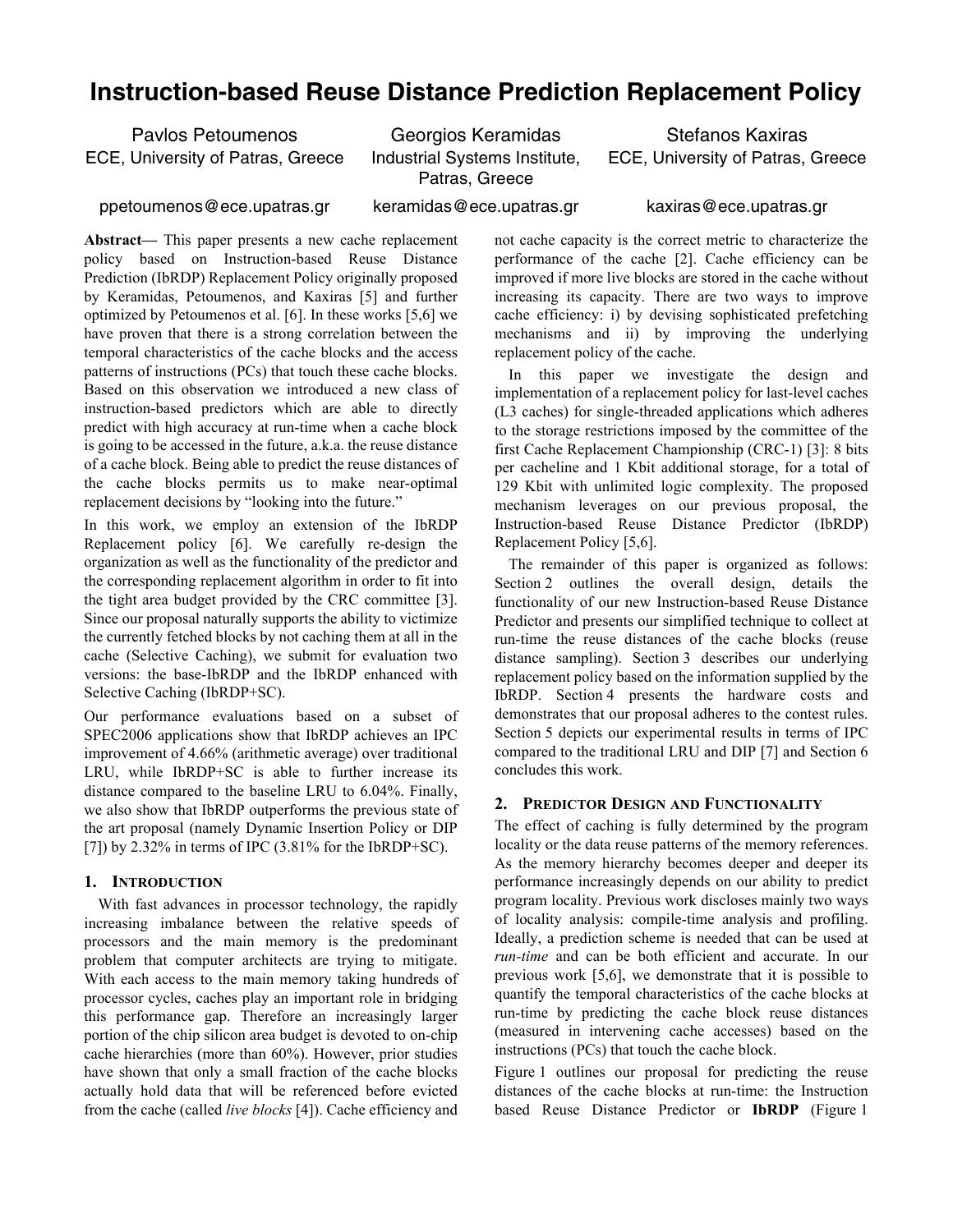

**Figure 1. Overall design of the proposed mechanism: Instruction-based Predictor (bottom), reuse distance FIFO Sampler (top left), detailed format of entries (top right).**

bottom). IbRDP is responsible to store the reuse distance predictions of the cache blocks. Due to area and performance constrains the reuse distance predictions are not represented with their actual scalar value but by using a granularity of 8K L3 accesses<sup>1</sup>. On every load or store L3 access the IbRDP is triggered by the instruction (PC) that caused the access (*Predictor Lookup*). In case of a hit, the IbRDP simply outputs the corresponding prediction (zero if the lookup misses). $<sup>2</sup>$  An IbRDP hit means that this PC has</sup> already appeared in the program execution. The mechanism which is in charge of capturing and forwarding (*Predictor Update*) the correlations between PCs and reuse distances is the **Reuse-Distance Sampler** or **RDSampler** (Figure 1).

The **RDSampler** is organized as small FIFO queue (32 entries) sampling the L3 access stream. A new entry is inserted in the sampler every 4K accesses (empirically derived). Since it is a FIFO, its size and sampling rate determine the maximum reuse distance it can capture: *max\_reuse\_distance=size × sampling\_period*. For example, our 32-entry FIFO sampling every 4K accesses can "see" the reuse distances of up to  $32 \times 4K = 128K$  cache accesses. Apart from the insertion of a new entry in the **RDSampler**, for every L3 access a fully-associative search is also performed, triggered by the requested address. In case of a hit, we mark the hit entry as invalid, we calculate the quantized reuse distance of the access based on the position of the entry in the FIFO queue and we use this information (along with the PC) to update the IbRDP (*Predictor Update*). If the IbRDP does not contain information for the sampled PC, the LRU entry of the corresponding IbRDP set is filled with the information provided by the **RDSampler**. Otherwise the sampled reuse distance is compared with the prediction stored in the predictor. If they match, the confidence counter (2-bit field in each entry of IbRDP) is incremented otherwise decremented. Finally, the predictor entry can change its reuse distance prediction (predictor replacement) only if its confidence counter is zero.

#### **3. UNDERLYING REPLACEMENT POLICY**

Having the quantized reuse distance information for each cacheline affords us to approximate an optimal replacement algorithm because we can *"see"* the future (as in Belady's OPT [1]). On a miss we search the cache set. The pseudocode of the proposed replacement policy is depicted in Figure 2. Our aim is to find the cacheline that is going to be accessed farthest in the future (time\_left variable in the pseudocode). The time\_left (line 15-16 in the

<sup>1</sup> Granularities finer than 8K do not offer much additional useful information and make harder the prediction of the reuse distances (it is unlikely to encounter the exact same reuse distance over and over again due to the noise introduced at the access stream).

<sup>&</sup>lt;sup>2</sup> According to our study a predictor size of 256 entries is more than enough to capture all the significant PC's in a typical program phase. Additional entries would hold information for rarely executed load/stores that may not be easy to predict and do not significantly improve the effectiveness of our prediction.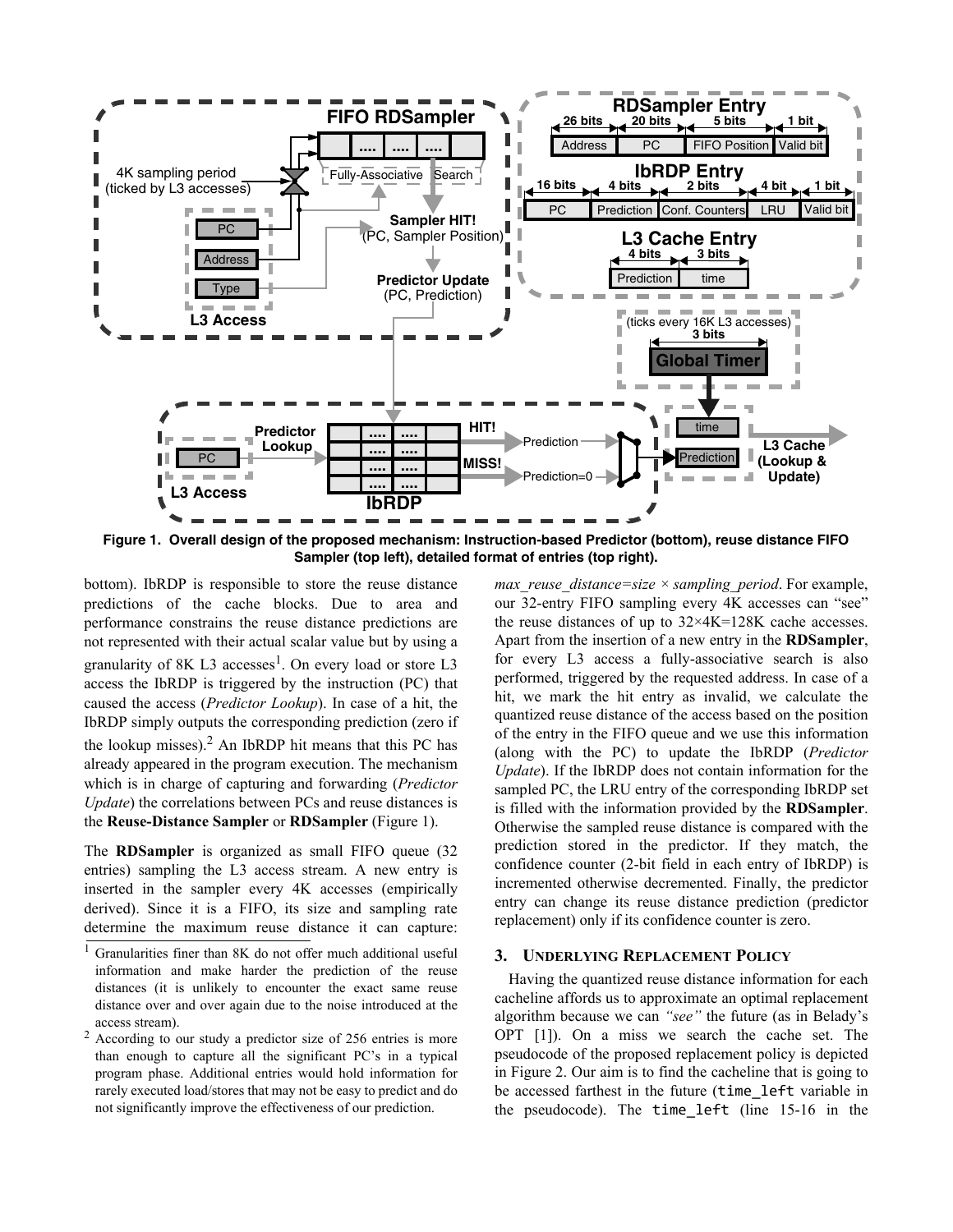```
1:procedure FIND_REPLACEMENT()
2: max=-13: // SC controls whether Selective<br>4: // Caching will be applied or
      // Caching will be applied or not
5: SC=FALSE
6:
7:if SC == TRUE then
8:if curr_miss.prediction == 15 then
9: candidate=curr_miss
10: return candidate
11:end if
12:end if
13:
14:for way=1, number_of_ways do
15: time\_left=way.prediction + \n\16: way.timer - global timer
17: time idle=global_timer - way.timer
18:if time_left > max then
19: max = time left
20: candidate = way
21:end if
22:if time_idle > max then
23: max = time idle
24:candidate = way
25:end if
26:end for
27:
28:if SC == TRUE then
29:if curr_miss.prediction > max then
30: candidate=curr miss
31:end if
32:end if
33:return candidate
34: end procedure
```
#### **Figure 2. The Underlying Replacement Algorithm.**

preudocode) of a cacheline equals the time it was last accessed (the 3-bit time field stored in every cacheline) plus its reuse distance prediction (the 4-bit prediction field also stored in every cacheline) minus the current time (the 3-bit quantized value of the global timer). In other words, a cacheline's time\_left is the (predicted) number of accesses that separate the present moment from its next access. Of course due to the tight area budget requested by the championship committee [3] (max 8 bits per cacheline) all the available information (time field, prediction field and global timer) is quantized and aliasing will occur. We systematically explored the granularity of the prediction and timestamp quanta in order to achieve a good balance between accuracy and storage requirements.

In addition to the granularity problem there is another issue that we should take into account. What happens with the cache blocks which have no reuse distance prediction or whose time left is negative —the predicted time of the access has passed. In this case, we need to also look into the past. The time idle variable (line 17) estimates the difference between the line's last access and the global

timer i.e., how long the line has remain unaccessed. The longer a line remains unaccessed the higher the probability that this line is not useful [4]. These variables give us two ways to identify candidates for replacement, with both ways being quantified by exactly the same metric: time measured in L3 accesses. The eventual candidate will be the line with the largest time\_idle (past) or time\_left (future) value, because it either has remained unused or will remain unused longer in the cache than any other currently allocated cacheline. This guarantees that if we have prediction information, the replacement decision will be based on it; otherwise we revert to an LRU-like replacement.

The above algorithm (line 14 to 26) represents our base-IbRPD replacement policy. An extension of the algorithm is to victimize the currently fetched block by not caching it at all in the L3 cache (Selective Caching). This happens *if* the prediction for the currently fetched block is larger than the time left or the time idle value of the block selected by the base-IbRDP (lines 28-32). A final touch on the algorithm is an optimization which we experimentally found to be very beneficial. If the prediction for the currently fetched block is 15 (the maximum value), we choose to bypass the cache without even comparing against the other cachelines in the set (lines 7-12).

#### **4. HARDWARE COST AND RULE COMPLIANCE**

This section breaks down the area cost of the components used by our proposal and summarizes the overall cost. Recall that even though we submitted for evaluation two versions of our proposal (the base-IbRDP and the IbRDP enhanced with Selective Caching), both approaches account for exactly the same area budget. The detailed storage requirements are:

**RDSampler:** 32 entries organized as a fully-associative buffer. Each entry contains: 26 bits for the address under investigation (lowest 32 bits minus the byte offset) plus 20 bits for the PC plus 5 bits containing the position of the entry in the FIFO buffer plus 1 valid bit. Total bits per entry: 52. Total bits for the FIFO sampler: 1664 bits. (We experimentally found that keeping more bits for either the PC or the recorded address produces marginal benefits).

**IbRDP:** 256 entries organized as a 16-way set-associative cache (16 sets). Each entry contains: 16 bits for the recorded PC (20 bits minus the bits needed for indexing) plus 4 bits for the prediction information plus 2 bits for the confidence counters plus 4 bits for the local LRU information plus 1 valid bit. Total bits per entry: 27. Total bits for the predictor: 6912 bits.

L3 Cache:  $16K$  cachelines (1MB, 16-way set-associative cache). For management related purposes each block contains: 4 bits for the prediction plus 3 bits for the timestamp. Total bits per entry: 7. Total bits for the L3 Cache: 112 Kbits.

**Extra variables:** i) 12 bits for accounting of the 4K sampling period, ii) 3 bits of the higher portion of the